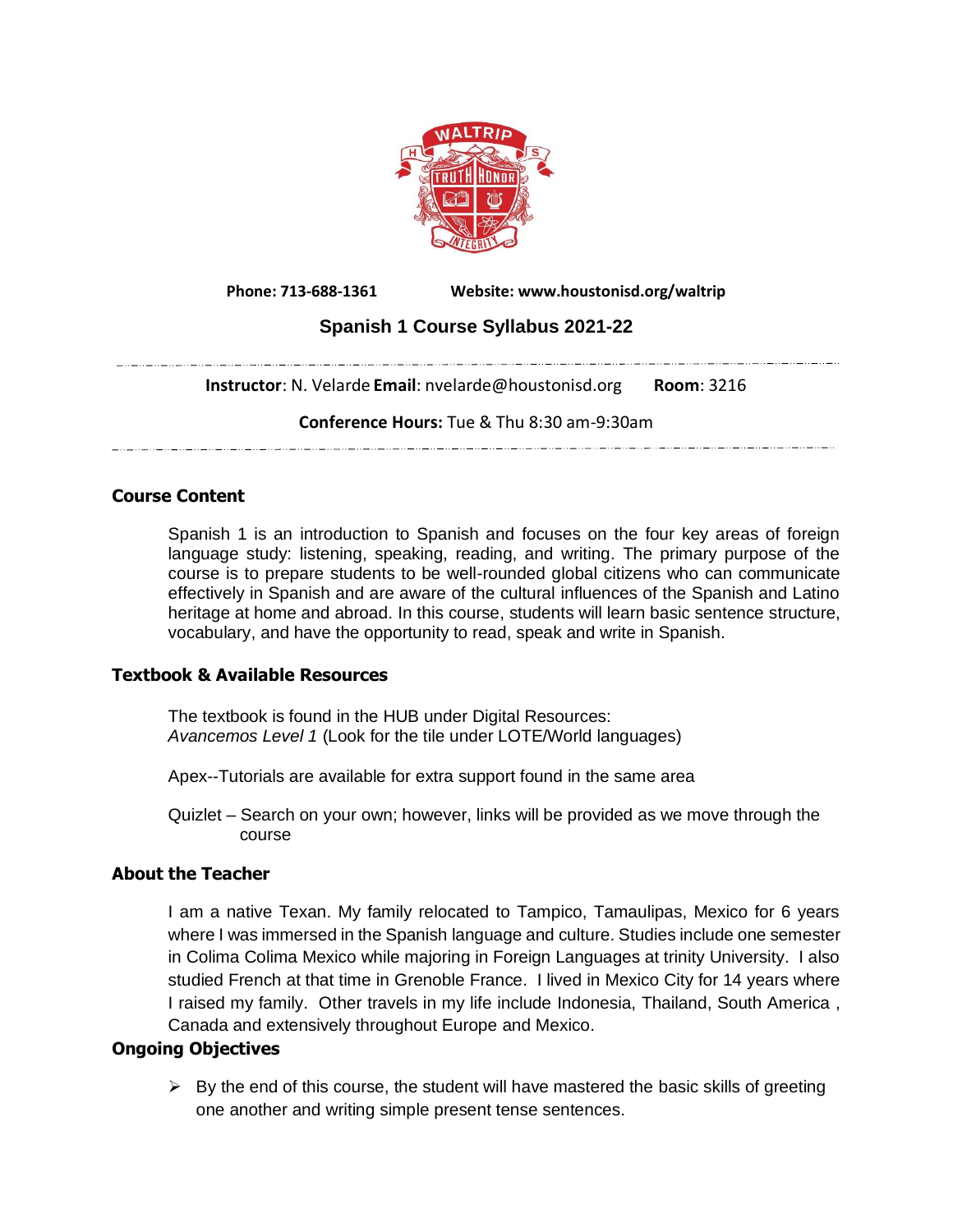- $\triangleright$  He/she will be able to describe in basic form likes and dislikes, people and places, the weather, participating in activities and to describe friends and family members in the target language.
- $\triangleright$  The student will explore cultures different from his/her own, i.e. foods, clothes, traditions, holidays, celebrations, and music.

## **Notebook**

The students are required to maintain a handwritten composition notebook of notes and vocabulary. It will be submitted once per grading cycle and should be present during every class to take notes whether the class is virtual or in person.

### **Grading Scale**

Grades are calculated as follows: Classwork 50%, Quizzes/Tests 30%, Participation 20%

### **Attendance and Participation**

Attendance and participation are required; it is difficult to learn the content if the students are not present in class. Class participation and attendance can be a deciding factor if the class grade average straddles two grades. It is also too easy to fall behind if a lesson is missed since each one builds the foundation for the next lesson. Students should make sure to see me about any missed work if absent. All assignments have firm deadlines built into the HUB for completion.

#### **Daily Required Materials**

- 1. Laptop
- 2. Pen or Pencil
- 3. Composition notebook
- 4. Occasionally, color pencils or markers for projects or to enhance work or notes (But not required)

**Unit Overviews**